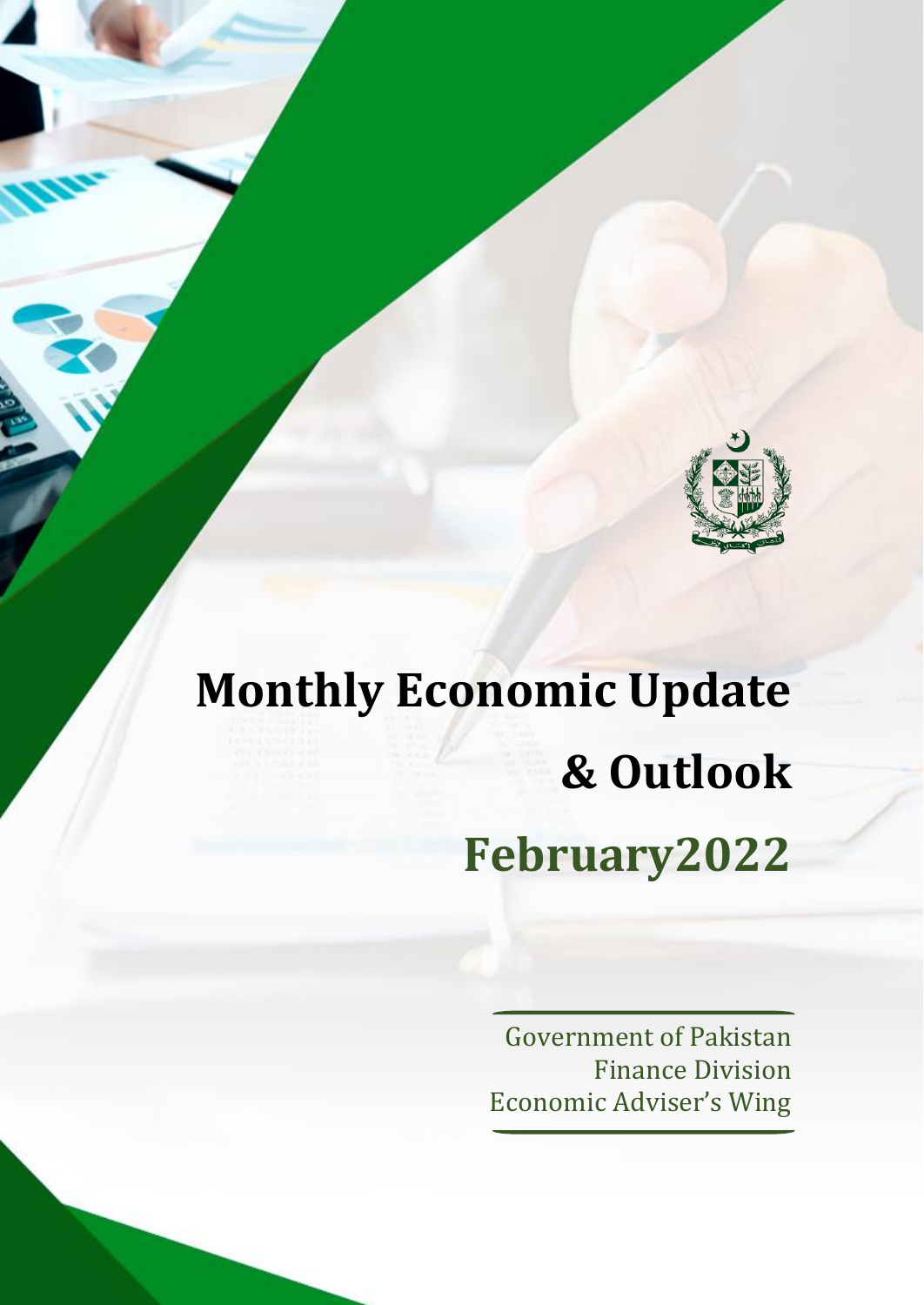

# **Contents**

| $\mathbf{2}$ |
|--------------|
| Δ.           |
| 10           |
| 12           |
| 14           |
|              |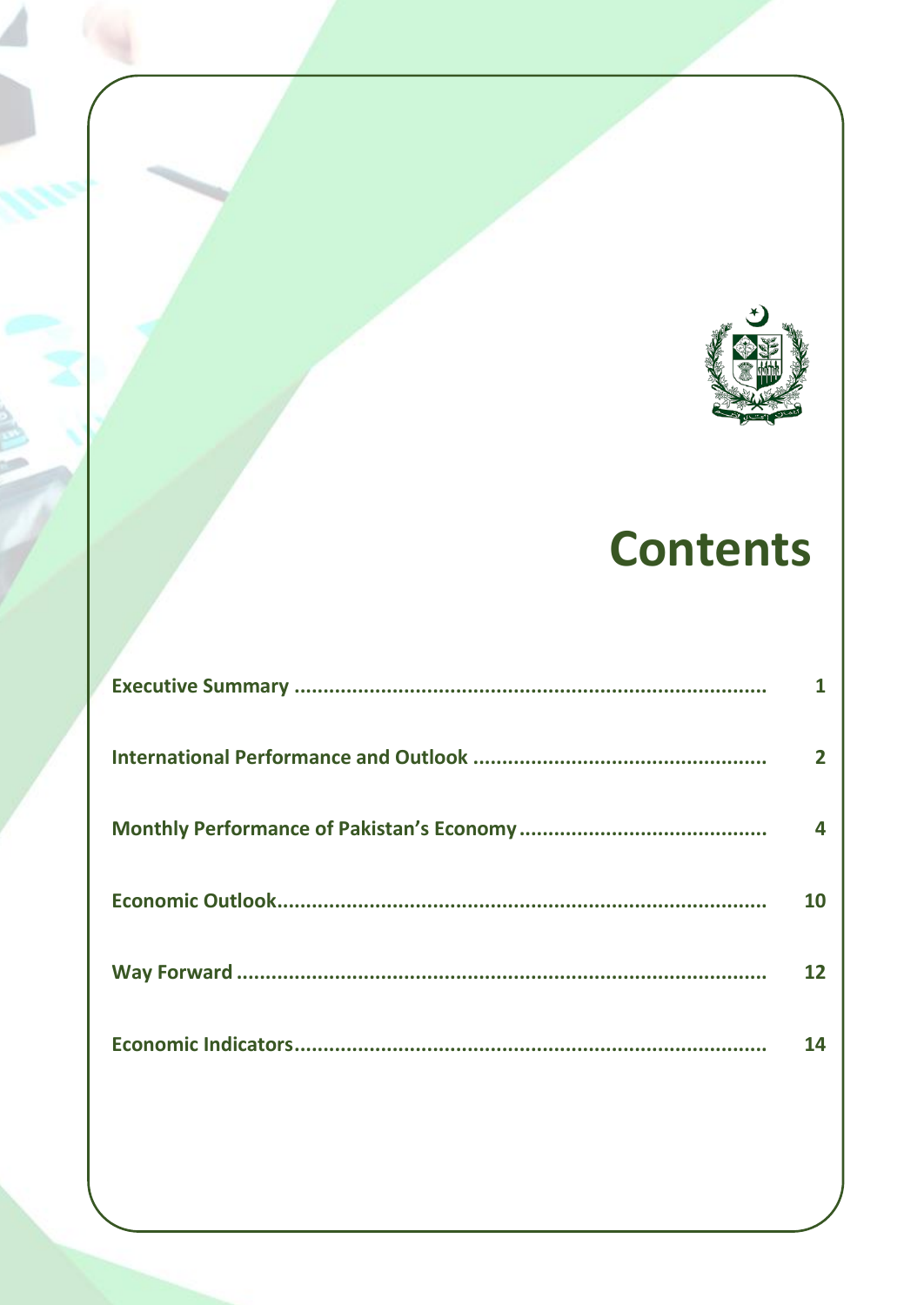# **Executive Summary**

- Though the global economic recovery is underway but there is divergence in the pace of recovery across countries and regions. New COVID-19 infections, persistent labor market challenges, supply-chain constraints and rising inflationary pressures have impeded the global economic recovery. In January 2022, both energy and non-energy prices increased by 8.0 and 4.7 percent as compared to December 2021, respectively. On YoY basis, Prices are up 73.6 and 20.5 percent respectively, compared to January 2021. Among key groups, only fertilizers prices fell by 3.6 percent. Agriculture commodities rose 4.2 percent, metals & minerals 7.3 percent, while precious metals 1.7 percent.
- **Real Sector:** For Rabi season 2021-22, wheat crop has been sown on an estimated area of 22.2 million acres (97.7% of target). Although fertilizers off-take slightly declined but marked improvement in the seeds and pesticides along with expansion in agriculture credit make achieving wheat target highly probable. During H1 of FY 2022, LSM posted a growth of 7.4 percent as compared to 1.5 percent same period last year.
- **Fiscal, Monetary & External:** The fiscal deficit in Jul-DecFY2022 was recorded at 2.1 percent of GDP (Rs 1372 billion). The primary balance posted a surplus of Rs 81 billion (0.1% of GDP). During  $1^{st}$  July – 04<sup>th</sup> February, FY2022 money supply (M2) observed growth of 0.8 percent (Rs 193.0 billion) compared growth of 3.4 percent (Rs 710.6 billion) in last year. During Jul-Jan FY2022, the current account deficit was recorded at \$ 11.6 billion.
- **Economic Outlook:** Although economic recovery is underway, the economy is also confronting from inflation and external sector pressure. The government is taking various policy, administrative and relief measures to counter the downside risks to the economy.
	- The average MoM inflation in the last two months has declined significantly. But in January 2022, international oil prices have accelerated again due to geo-political tensions. Also, international food prices are on rising trend. Due to these developments, MoM inflation may increase in February when compared to January. But on YoY basis inflation is expected to decelerate.
	- The MEI remains strong in December. This is based on observed favorable movements in macroeconomic high frequency indicators especially growth in LSM. The momentum in the economic dynamism observed in recent months is expected to have continued to support economic activity in January. Thus, the MEI is expected to remain strong in January.
	- According to BOP data, exports and imports of goods and services declined in January 2022. This was expected as both exports and imports are usually supported by strong positive seasonal effects in the months of December. In the month of January these seasonal effects typically largely disappeared. As a result, the trade balance in goods and services effected in January. The trade balance and the remittance inflows are expected to recover in the coming months. As a result, an improvement in the current account balance is foreseen.
	- In the fiscal sector the consolidation efforts remained on track. Despite significant pressure on the expenditure side, prudent spending and effective resource mobilization strategy remained in place for better fiscal outcomes.

Pakistan's economic performance continues to be strong. Its cyclical position is slightly above neutral and the trend growth rate of potential output remains robust. During the first 7 months of the current FY, output volume of LSM increased by 7.9 percent compared to the same period last year. At the same time, economy is confronting with inflation and external sector pressures. However, government is taking various measures to control the inflationary impact and curtailing non-essential imports to counter the downside risks to the economy.

The recent invasion of Russia on Ukraine and the subsequent war has mounted geo-political tensions in the region with certain economic consequences.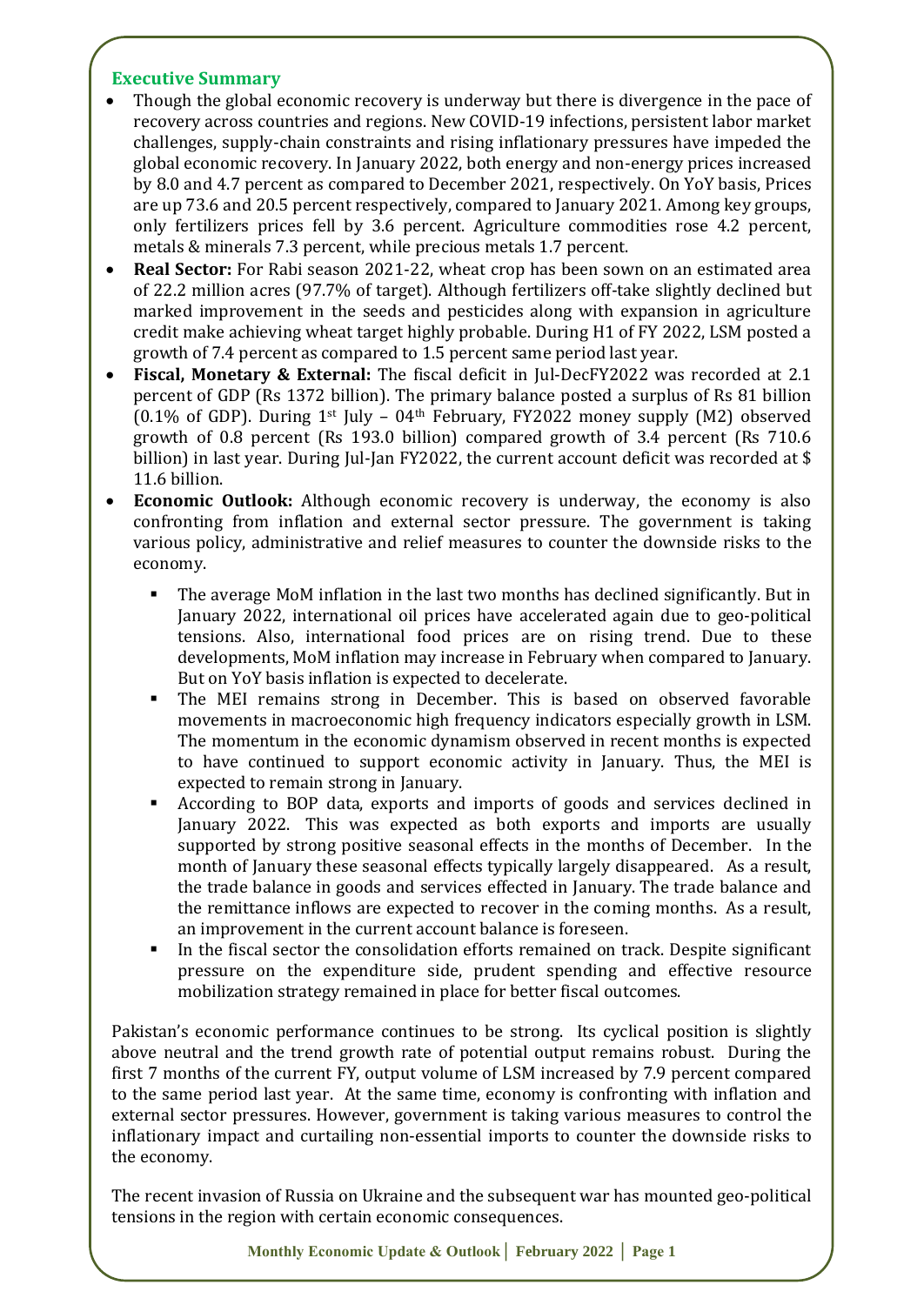#### **1. International Performance and Outlook**

New waves of COVID-19 infections, persistent labor market challenges, lingering supply-chain constraints and rising inflationary pressures have partially impeded the global economic recovery. After a global contraction of 3.1 percent in 2020 and following an expansion of 5.9 percent in 2021, the highest rate of growth in more than four decades, the global economy is projected to grow by 4.4 percent in 2022 and 3.8 percent in 2023. However, there is divergence in the pace of recovery across countries and regions.

Global economic recovery in 2021 was largely driven by robust consumer spending and moderate improvement in investment. Trade in goods bounced back, surpassing the pre-pandemic level. But growth momentum slowed considerably by the end of 2021 particularly in big economies like China, the Euro Areas and the United States, as the effects of fiscal and monetary stimuli dissipated, and major supply-chain disruptions emerged. Growth momentum generally has slowed in most of the transition economies. This also reflected through Composite Leading Indicators (CLI) compiled by OECD, available up to January 2022. The CLI position of Pakistan's main exports markets continuously on declining trend as evident from (Fig-1), of which China CLI value recorded at lowest in last 12 months.



Consumer prices in the US swelled 7.5 percent in January on YoY basis, more than the consensus estimate of 7.2 percent and the highest recorded since 1982.WhileMoM inflation remained 0.6 percent. Such conditions are likely to put additional pressure on the Federal Reserve and other central banks around the world to control inflation. The US economy is ticking along well, but inflation and the Fed's reaction are crucial downside risks to the outlook. It is forecasted that inflation will begin to moderate over the next quarter.

Market participants are now expecting a 50bps hike in the March monetary policy meeting, with the yield curve flattening as a result. Until this moment, Fed policymakers had largely resisted the idea of a half-point hike, which they have not used since May 2000.

However, on outlook side, it is expected that the U.S. economy growing more slowly in the first quarter, but strong GDP growth is expected in coming quarters, supported by a robust jobs recovery. This implies higher growth in the year with some volatilityin the beginning, as shown in Fig-2.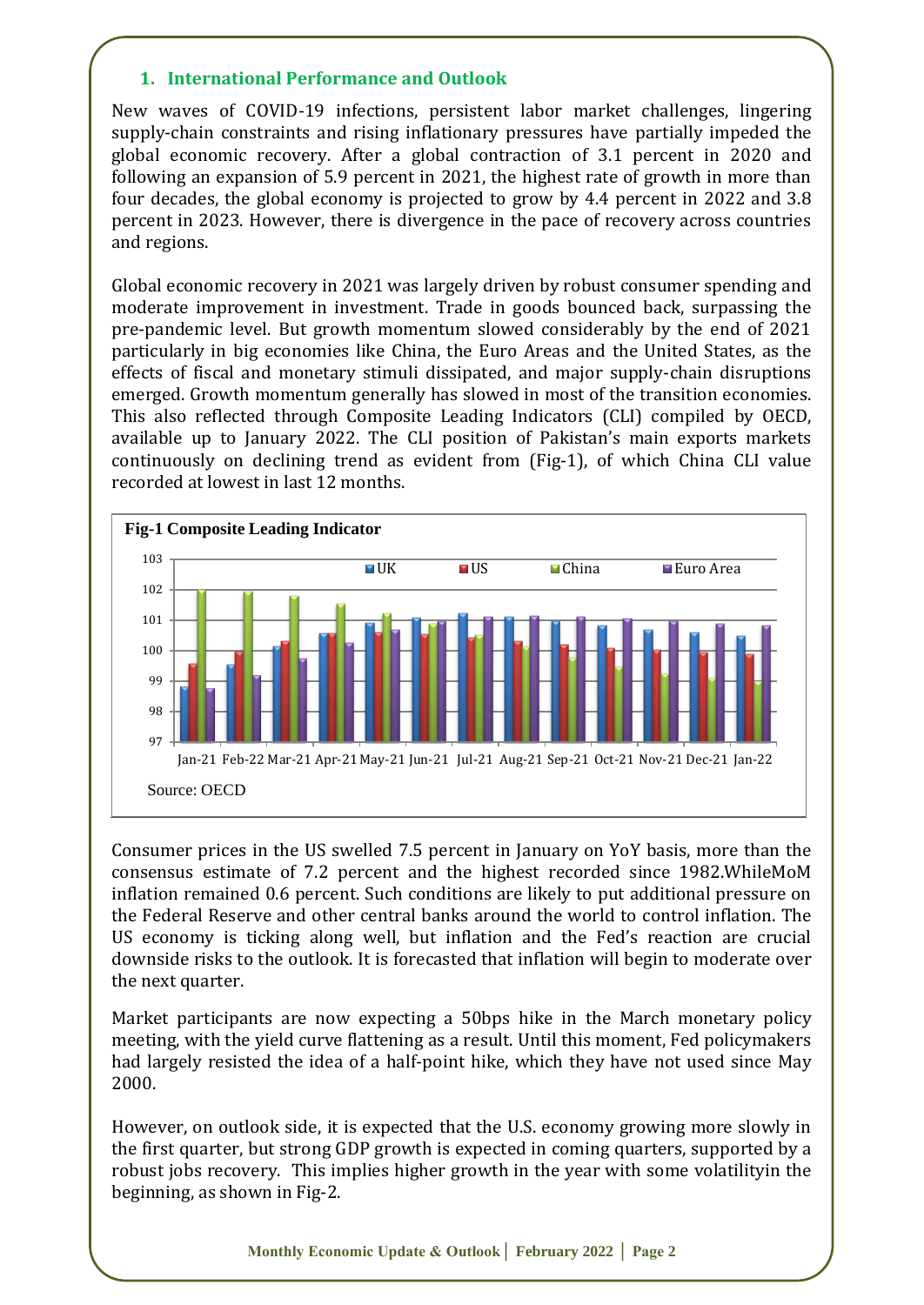

In the US, S&P 500 index declining due to the ongoing geo-political tensions between Russia and Ukraine. The tensions are likely a contributing factor to rising oil prices. Recent data showed US inflation at its hottest level in decades, ratcheting up concerns that the Fed could begin hiking key interest rates more aggressively than many had anticipated. The Chicago Board Options Exchange (CBOE) Volatility Index which is commonly used as a measure of investors' uncertainty climbed to 28.3 as on 14th February 2021, showing panic among investors (Fig-3).



Source: Investing.com

The global economy expanded for a nineteenth straight month in January, according to the JP Morgan Global PM (compiled by IHS Markit), although the rate of expansion slowed to an 18-month low amid rising COVID-19 infections.

Both manufacturing and services sectors remained in expansion but rates of growth slowed markedly, each recording the smallest monthly improvements since July 2020. A broad tightening of official measures to restrict the spread of the virus had been reflected via an increase in IHS Markit's Global COVID-19 Containment Index for a second month in January.

In particular, consumer services activity had been hard hit by the COVID-19 Omicron variant's disruption. Detailed sector data revealed that the tourism and recreation sector reported the steepest downturn. Another factor from Omicron disruptions towards materials and staffs have led to intensifying price pressures, creating uncertainties for the economic growth outlook amid heightened impetus for policy tightening.

For January 2022, global commodity prices showed that both energy and non-energy prices soared, rising 8.0 and 4.7 percent, respectively. Prices are up 73.6 and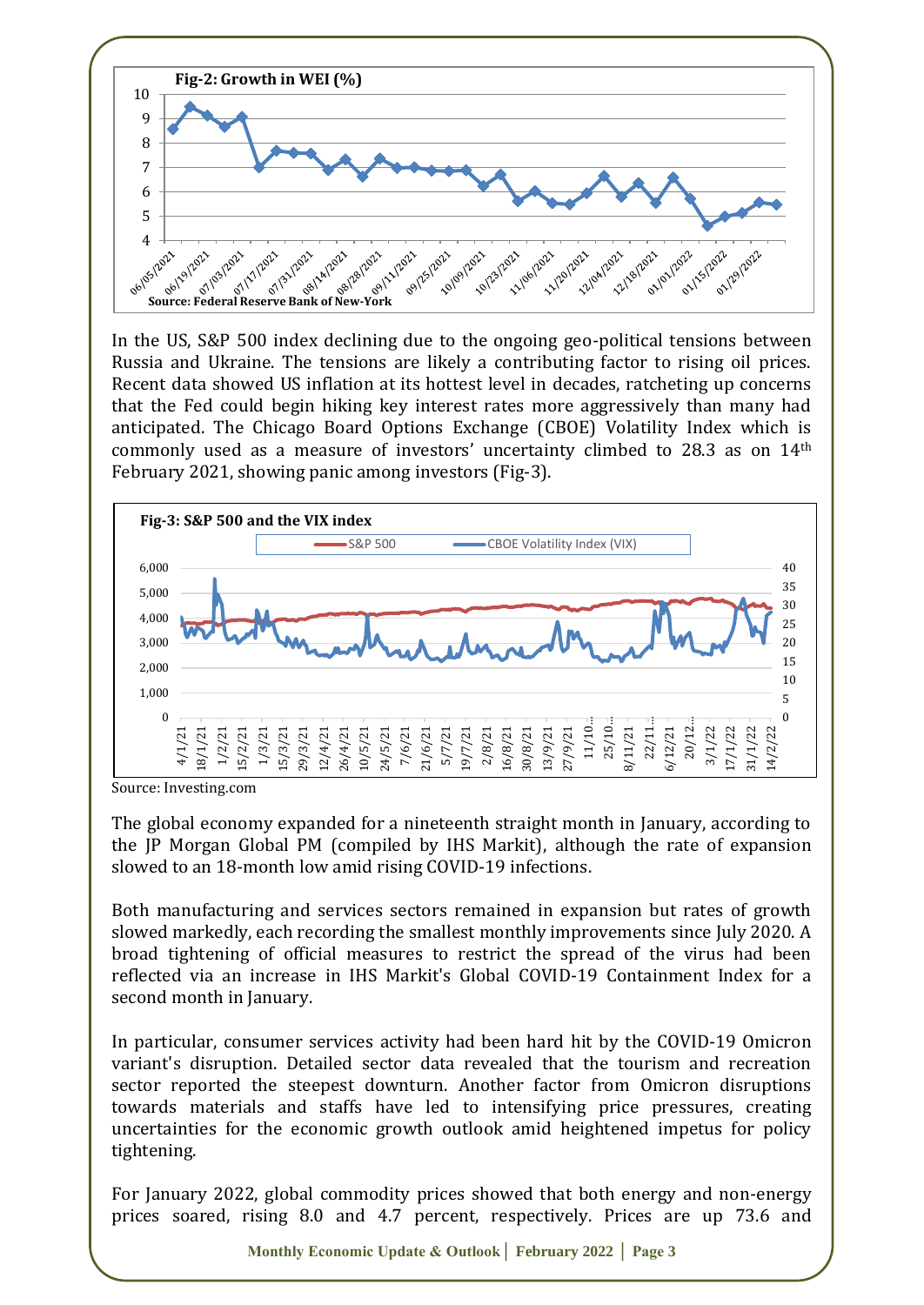20.5percent respectively, compared to January 2021. Of the key subgroups, only fertilizers prices fell by 3.6 percent. Agriculture commodities rose 4.2 percent, metals & minerals 7.3 percent, while precious metals 1.7 percent.

#### **2. Monthly Performance of Pakistan's Economy**

Economy of Pakistan has achieved a significant growth of 5.6 percent in FY 2021 which is also laid foundation for higher and inclusive growth in outgoing fiscal year. Thus, it is expected that economy will grow around the target of 4.8 percent in FY 2022.

# **2.1Real Sector**

# **2.1-a Agriculture**

For Rabi season 2021-22, wheat crop has been sown on an estimated area of 22.2 million acres. The improved input situation especially seeds & pesticides along with amplified agriculture credit disbursement will pave way to meet production target of 28.9 million tonnes. The net increase in expansionary factors may offset downside risks in achieving desired yield to meet the target.

During Jul-Jan FY2022, the agriculture credit disbursement rose by 3.4 percent to Rs 740.3 billion (Rs 715.6 billion same period last year). The farm tractors production increased by 20.5 percent to 32,585 and its sales jumped to 16.0 percent to 31,445 compared to Jul-Jan FY2021. The urea off-take recorded at 2,284 thousand tonnes, while DAP offtake at 792 thousand tonnes during Rabi 2021-22 (Oct-Jan).

#### **2.1-b Manufacturing**

In the first half of FY 2022, LSM gained the growth momentum of 7.4 percent with the outstanding performance in sub-sectors especially, Furniture, Wood Products, Automobile, Tobacco, Wearing Apparel, against the growth of 1.5 percent same period last year. On YoY basis, LSM growth clocked at 6.4 percent in December 2021 and 10.5 percent, on MoM basis. During the period, 16 out of 22 subsectors of LSM have witnessed positive growth.



Source: PBS

During Jul-Jan FY 2022, Car production and sale increased by 65.6 percent and 61.5 percent, respectively. Trucks & Buses production and sale increased by 81.3 percent and 66.2 percent and tractor production and sale increased by 20.5 percent and 16.0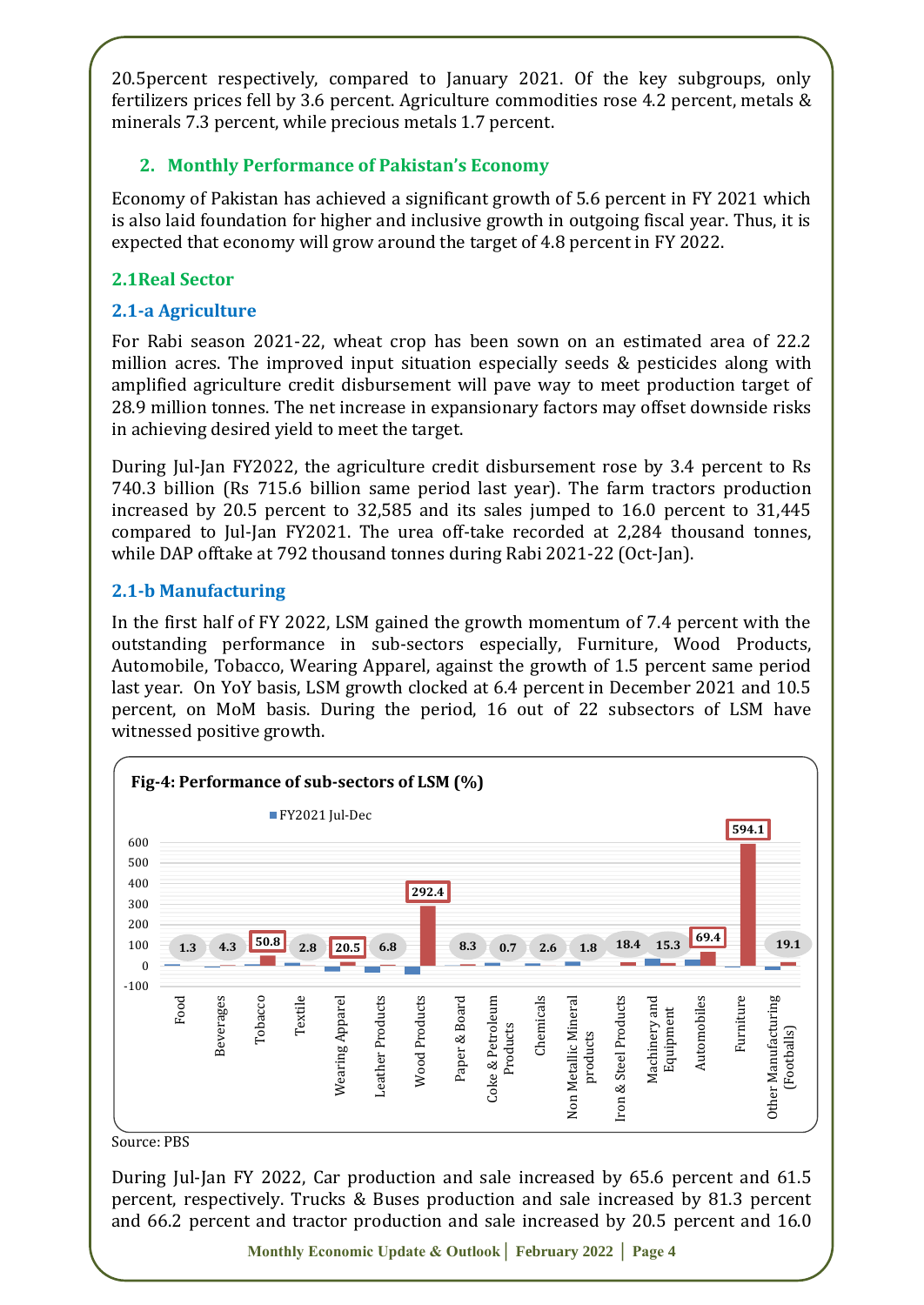percent, respectively.

In January 2022, total cement dispatches reached to 3.9MMt (4.7 MMt in January 2021) mainly due to low construction and transportation activities owing to harsh weather. During Jul-Jan FY2022, total cement dispatches in the country recorded at 31.4 MMt (33.4 MMt last year).

In January 2022, oil sales clocked in at 1.8 million tons, up 19 percent on YoY basis and 20 percent on MoM basis. Total Oil sales increased by 14.5 percent to 13.0 million tonnes during Jul-Jan FY2022 (11.3 million tonnes last year).

# **2.2 Inflation**

CPI inflation during Jul-Jan recorded at 10.3 percent against 8.2 percent during the same period last year. CPI for January 2022 recorded at 12.96 percent on YoY basis against 5.65 percent same month last year. On MoM basis it recorded at 0.4 percent. Urban Food inflation declined by 0.8 percent while Rural Food inflation recorded at 0.4 percent. Non-food inflation stood at 0.6and 1.4 percent for Urban and Rural respectively.

The overall spike in CPI is due to increase in the prices of imported items especially crude oil, being traded at near seven-years high due to limited production and high demand during post-pandemic recovery.

SPI which monitors the price movement of 51 essential items recorded an increase of 0.22 percent for the week ended on February 17, 2022. The prices of 28 items increased, while 11 items decreased and prices of 12 items remained stable.

| Table-1                                | <b>International Prices</b> |                           |                    |  |
|----------------------------------------|-----------------------------|---------------------------|--------------------|--|
| <b>Months</b>                          | Sugar $(\frac{S}{MT})$      | Wheat $(\frac{4}{3})$ MT) | Crude Oil (\$/Brl) |  |
| $Jan-21$                               | 340                         | 276.4                     | 54.6               |  |
|                                        |                             |                           |                    |  |
| $Jan-22$                               | 400                         | 332.1                     | 85.5               |  |
| % Change                               | 17.6                        | 20.2                      | 56.6               |  |
| <b>Source: Pink sheet (World Bank)</b> |                             |                           |                    |  |

| Domestic Prices in Pakistan |                                 |                              |                             |                                      |  |
|-----------------------------|---------------------------------|------------------------------|-----------------------------|--------------------------------------|--|
| <b>Months</b>               | <b>Sugar Refined</b><br>(Rs/Kg) | <b>Wheat Flour (Rs/20Kg)</b> | <b>Petrol</b><br>(Rs/Liter) | <b>Hi-Speed Diesel</b><br>(Rs/Liter) |  |
| $Jan-21$                    | 91.3                            | 947.8                        | 108.5                       | 112.7                                |  |
| $Jan-22$                    | 92.2                            | 1164.8                       | 147.1                       | 143.9                                |  |
| % Change                    | 1.0                             | 22.9                         | 35.5                        | 27.7                                 |  |
| <b>Source: PBS</b>          |                                 |                              |                             |                                      |  |

The above comparative analysis suggests that the Government of Pakistan sustained pressure to provide relief and full inflationary pressure was not passed on to the domestic consumers proportionately.

# **2.3. Fiscal**

Fiscal deficit is contained at 2.1 percent of GDP during the H1 of current fiscal year. The primary balance, on the other hand, remained in surplus of Rs 81.1 billion during Jul-Dec FY2022, compared to Rs 337.2 billion in the previous year.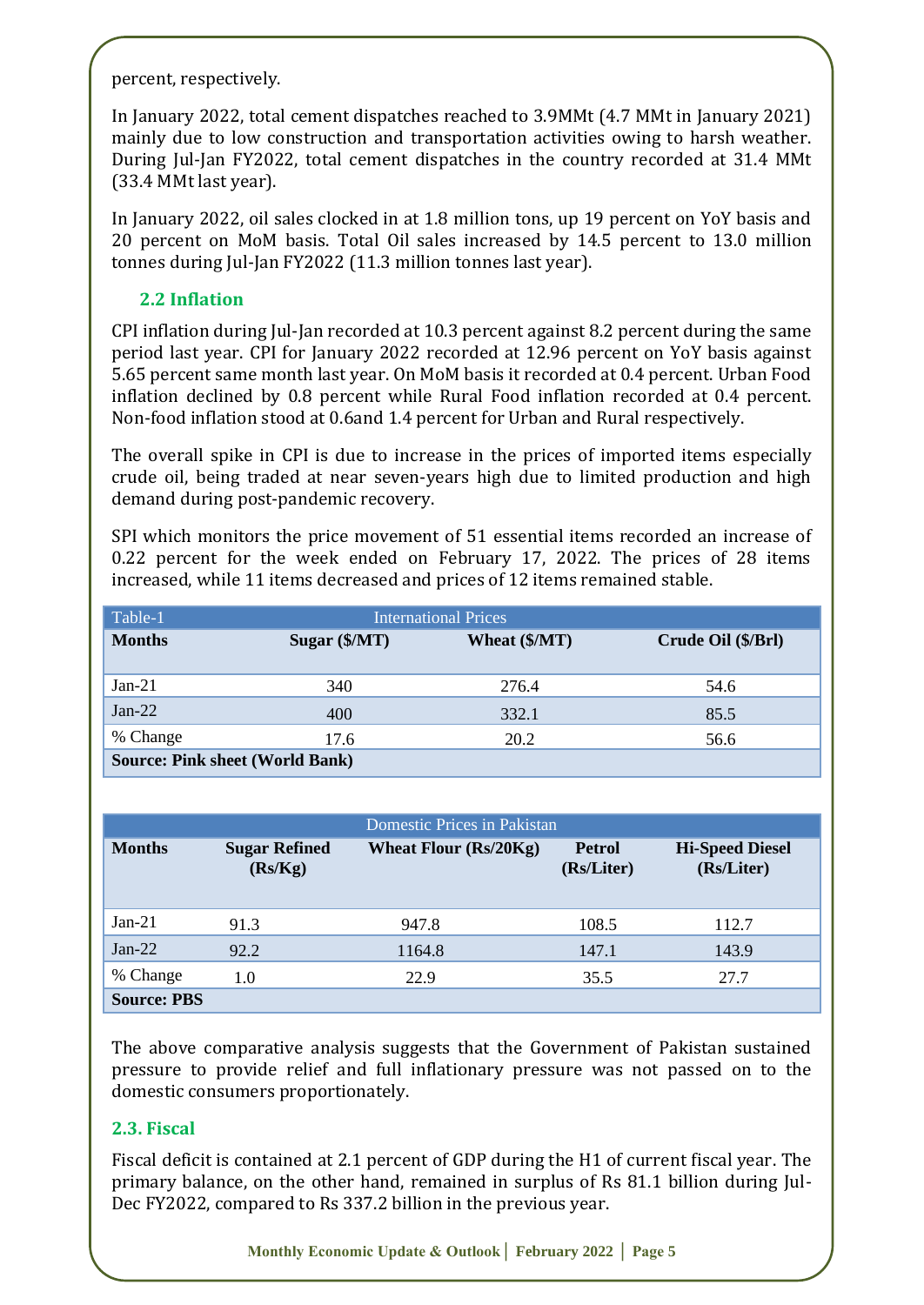

During Jul-Dec, FY2022, total revenue grew by 18 percent to Rs 3,956 billion against Rs 3351 billion in the same period last year. The rise in revenue was entirely driven by double-digit growth in tax revenue (30 percent), which more than compensated for the drop in non-tax revenues (-14.6 percent). The decline in non-tax revenues is particularly owed to a sharp reduction in receipts from the petroleum levy as the petroleum levy rate was reduced during the current fiscal year to provide relief to the common man from rising international oil prices.

On the expenditure side, total expenditure increased by 18.7 percent to Rs 5,327.8 billion during Jul-Dec FY2022 against Rs 4,489.1 billion in the comparable period of last year. Within the total, federal current spending grew by 19.4 percent on the back of COVID-19 grants i.e., Rs196.3 billion, IPPs Circular debt settlement of Rs135 billion and social sector spending of Rs 69 billion. On the other hand, total development expenditures grew by 37 percent during Jul-Dec FY2022 over the previous year.

# **FBR Tax Collection**

During the first seven months of the current fiscal year, FBR exceeded its revenue target by 8.5 percent. In absolute terms, revenue amounting to Rs3,350.8 billion was collected against the target of Rs3,089.7 billion, which is Rs261.1 billion more than the sevenmonth target. Collection during Jul-Jan FY2022 is also higher by Rs 779.7 billion in absolute and by 30.3 percent as compared to last year. Domestic tax collection grew by 28.8 percent during Jul-Jan FY2022. Within domestic, direct tax grew by 24.3 percent, sale tax 34.7 percent, FED 14.9 percent whereas customs duty increased by 38.5 percent.

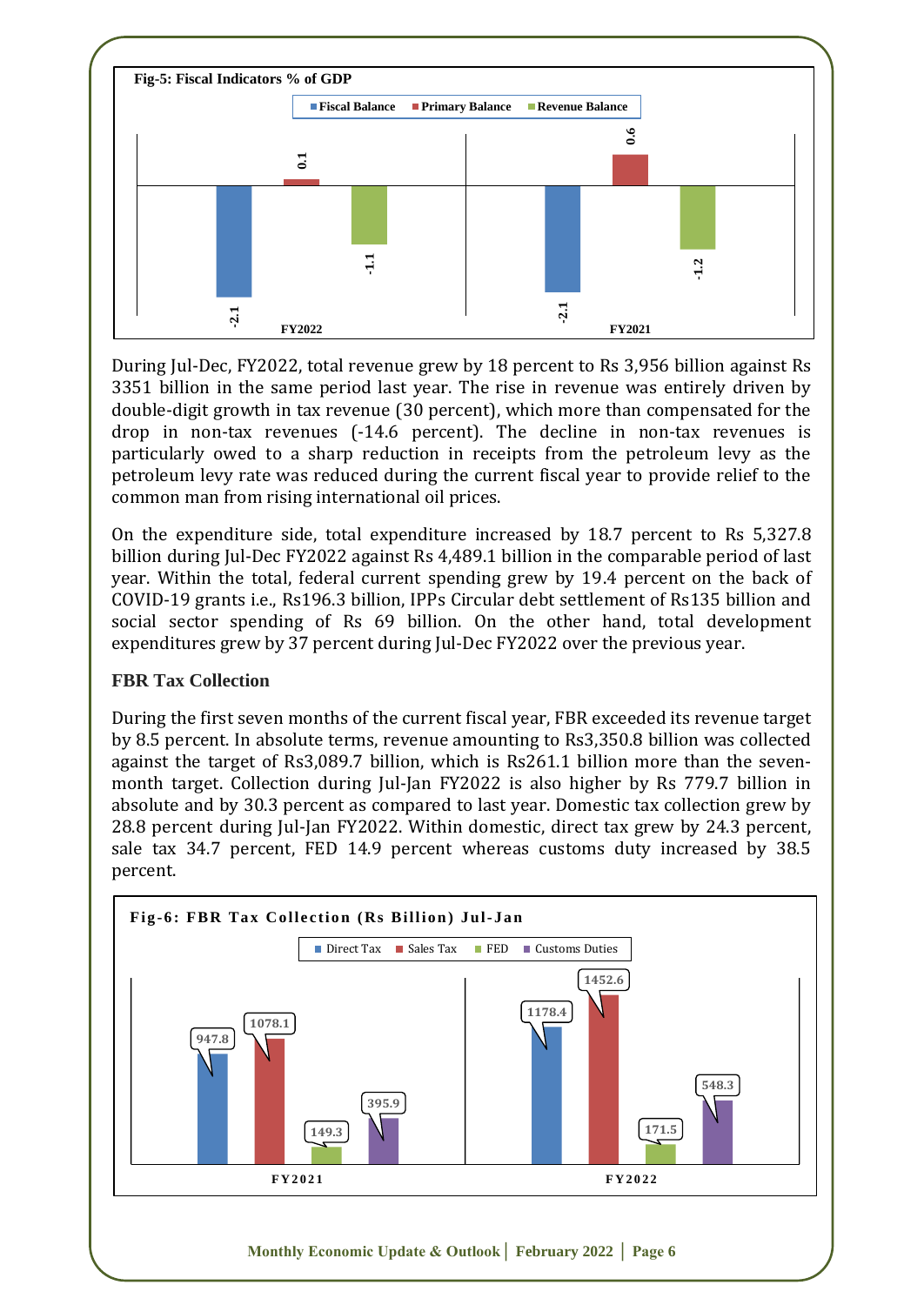# **Box Item-I: Automated Currency Declaration System**

To achieve the goal of documentation of economy and to bring more transparency in the economic transactions, documentation of flow of foreign currency in and out of the country is pivotal. FBR has launched 'Automated Currency Declaration System' to achieve this goal and to facilitate the taxpayers and the passengers flying in and out of the country.

In the past, Currency Declarations (CDs) were obtained randomly from the passengers coming in or going out of the country. CDs were manually secured in shape of hard copies and then entered into the System manually in batches. For millions of passengers coming in and going out from the country, it was an uphill task. Since the current CDs was not working to achieve the goal of complete documentation of foreign currency movement, a new system was envisaged by FBR.

This digital system has been developed with the assistance of NADRA and FIA and will now be deployed at all International Airports, starting from Islamabad International Airport. The new system will be a hassle free and time saving, one stop solution for all incoming and outgoing passengers.

Source: FBR

# **2.4. Monetary**

During  $1^{st}$  July – 04<sup>th</sup> February, FY 2022 money supply (M2) observed growth of 0.8 percent (Rs 193.0 billion) compared growth of 3.4 percent (Rs 710.6 billion) in last year. Within M2, Net Foreign Assets (NFA) decreased by Rs 272.4 billion as compared to an increase of Rs 579.8 billion in last year. NDA of the banking sector increased by Rs 465.4 billion as compared Rs 130.8 billion last year.

Under the borrowing for budgetary support, government has retired Rs 56.7 billion against the borrowing of Rs 277.3 billion last year. Government has retired Rs 546.7 billion to SBP against the retirement of Rs 598.6 billion in last year. Government has borrowed Rs 490.0 billion from Scheduled banks against the borrowing of Rs 875.9 billion last year. Under the head of net government borrowing, government has retired Rs 106.2 billion as compared to the borrowing of Rs 162.4 billion over the previous year.

Private Sector has borrowed Rs 797.0 billion as compared Rs 315.1 billion in last year. Within private sector credit, working capital loans observed expansion of Rs 462.6 billion as compared Rs 32.6 billion in last year. On the other hand, fixed investment loans increased by Rs 217.1 billion as compared Rs 116.1 billion during same period last year. Manufacturing sector availed highest credit share, increased to Rs 632.1 billion against Rs 83.1 billion during same period last year. Within manufacturing, textile sector loans observed expansion of Rs 311.6 billion against Rs 37.7 billion in last year. Other sectors include construction, transport & storage, information and communication, wholesale and retail trade, repair of motor vehicles and motorcycles and real estate activities availed higher credit compared last year. The unprecedented expansion in private sector credit especially in manufacturing sector ensures persistence in economic and business activities, which augers well to achieve the targeted growth.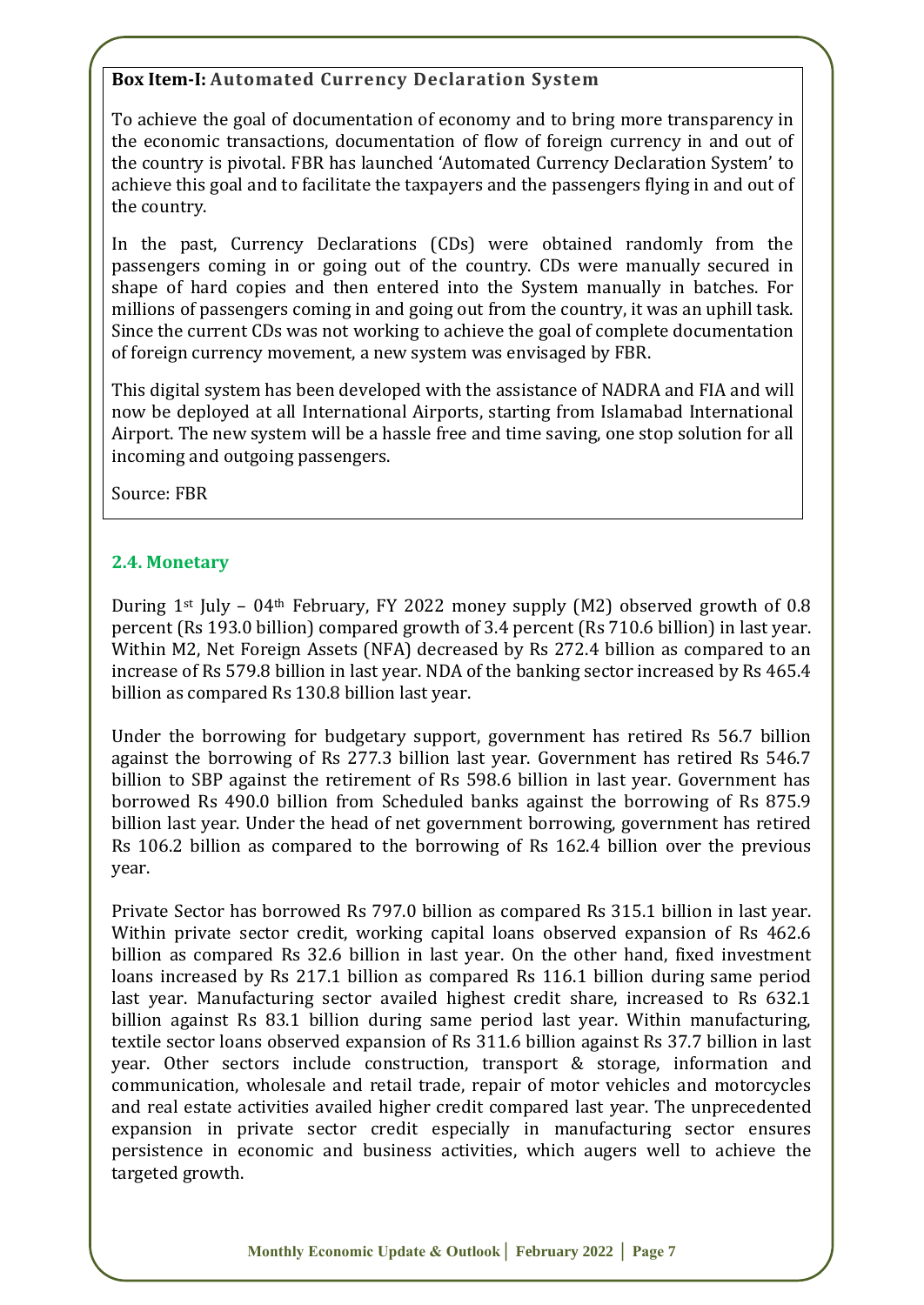

#### **2.5External Sector**

The Current Account posted a deficit of \$ 11.6 billion for Jul-Jan FY2022 as against a surplus of \$ 1.0 billion last year. Current account deficit widened due to constantly growing import volume of energy and non-energy commodities, along with a rising trend in the global prices of oil, COVID-19 vaccines, food and metals. Exports on fob grew by 27.4 percent during Jul-Jan FY2022 and reached \$ 17.7 billion (\$ 13.9 billion last year). Imports on fob grew by 55.1 percent during Jul-Jan FY2022 and reached \$ 42.8 billion (\$ 27.6 billion last year). Resultantly the trade deficit (Jul-Jan FY2022) reached to \$ 25.1billion as against \$ 13.7 billion last year.

As per PBS, during Jul-Jan, FY 2022, exports increased by 24.5 percent to \$ 17.7 billion (\$ 14.2 billion last year). The exports grew by 22.1 percent in January 2022 to \$ 2.6 billion as against \$ 2.1 billion last year. The major export commodities which have shown tremendous performance during the review period include Readymade garments (21.9 percent in value & 20.8 percent), Bed wear (19.2 percent in value & 17.0 percent in quantity), Cotton Yarn (41.4 percent in value and quantity declined by 2.9 percent), Cotton Cloth (24.4 percent in value & 13.4 percent in quantity), Knitwear (32.8 percent in value despite decline of 7.9 percent in quantity), Chemical &Pharma products (27.1 percent in value), leather manufactured (9.0 percent in value) and Basmati rice (28.6 percent in value & 41.0 percent in quantity). The increase in overall exports is contributed by the growth in exports of value-added goods with almost 40 percent share in total exports.

The total imports (PBS) Jul-Jan, FY2022 increased to \$ 46.6 billion (\$ 29.3 billion last year), thus posted a growth of 59.3 percent. Main commodities imported were Petroleum products, Palm Oil, Petroleum crude, Iron & Steel, Liquefied Natural gas, Medicinal products, Plastic materials, Textile machinery, Electrical machinery & apparatus, Power generating machinery and Raw cotton. Higher imports of these commodities indicate growth in the related sectors as well.

# **2.5.1 Foreign Investment**

In Jul-Jan, FDI reached \$ 1,166.6 million (\$ 1,048.0 million last year) increased by 11.3 percent. FDI received from China \$ 360.4 million (30.9 percent of total FDI), United States \$ 168.9 million (14.5 percent), Hong Kong \$ 123.6 million (10.6 percent), Netherlands \$82.3 million (7.1 percent), and U.A.E \$ 73.1 million (6.3 percent). Power sector attracted highest FDI of \$ 406.8 million (34.9 percent of total FDI), Financial business \$ 230.6 million (19.8 percent), Communication \$ 174.9 million (15.0 percent)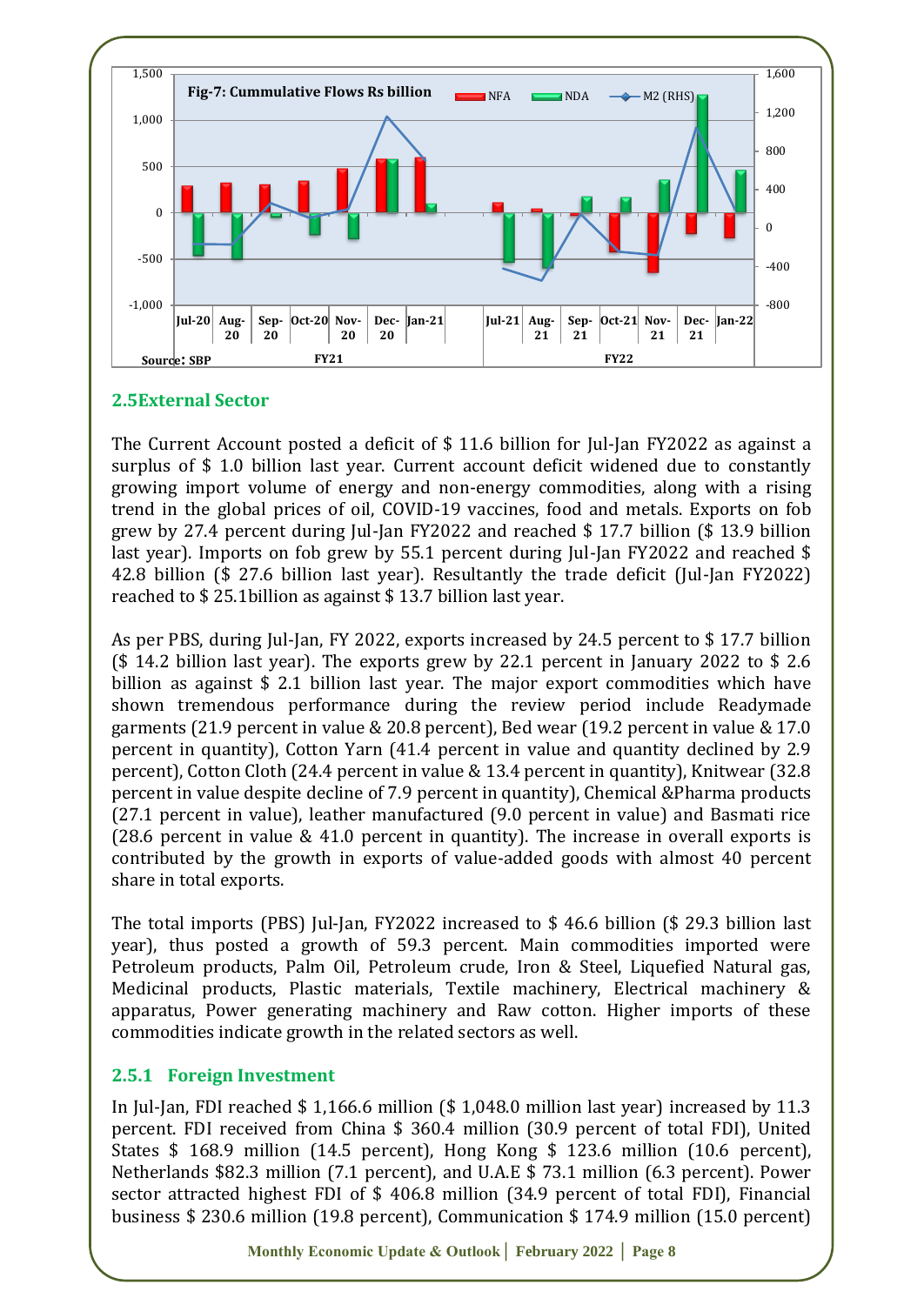and Oil & Gas exploration \$ 161.8 million (13.9 percent).

Foreign Private Portfolio Investment has registered a net outflow of \$ 307.6 million during Jul-Jan FY2022. Foreign Public Portfolio Investment recorded a net inflow of \$ 958.3 million. In January 2022, an inflow of \$ 1.0 billion was recorded on account of proceeds of the Pakistan International sukuk bond. The total foreign portfolio investment recorded an inflow of \$ 650.7 million during Jul-Jan FY2022 as against outflow of \$ 389.0 million last year. The total foreign investment registered an inflow of \$ 1,817.3 million during the period under review.

# **2.5.2 Worker's Remittances**

In Jul-Jan FY2022, workers' remittances reached \$ 18.0 billion (\$ 16.5 billion last year), increased by 9.1 percent. Workers' remittances continued their unprecedented streak of above \$2.0 billion for the 20<sup>th</sup> consecutive month in January 2022. Share of remittances (Jul-Jan FY2022) from Saudi Arabia remained 25.5 percent (\$ 4,574.0 million), U.A.E 18.8 percent (\$ 3,382.2 million), U.K 13.7 percent (\$ 2,467.1 million), USA 9.5 percent (\$ 1,701.7 million), other GCC countries 11.5 percent (\$ 2,061.1 million), EU 11.1 percent (\$ 1,987.4 million), Malaysia 0.5 percent (\$ 82.2 million), and other countries 9.4percent.

# **2.5.3 Foreign Exchange Reserves**

Pakistan's total liquid foreign exchange reserves recorded at \$23.0billion on February232022, with the SBP's reserves now stood at \$16.6 billion, commercial banks' reserves remained at \$6.4 billion.

# **2.6 Performance of KSE Index**

The KSE-100 index hovered around 45,000 in January 2022 and closed at 45,375 points on 31st January, gained 780 points in the month. Similarly, market capitalization gained Rs 71 billion in January 2022 and closed at Rs 7,756 billion. The trend of major world indices is depicted in Fig-8:





#### **2.7 Social Sector**

• Ehsaas Kafaalat is an unconditional cash transfer programme which includes cash stipends for 8 million poor women across the country. The government has increased financial assistance for the poor under this programme from Rs 12,000 to Rs 13,000 as a six-monthly stipend amount.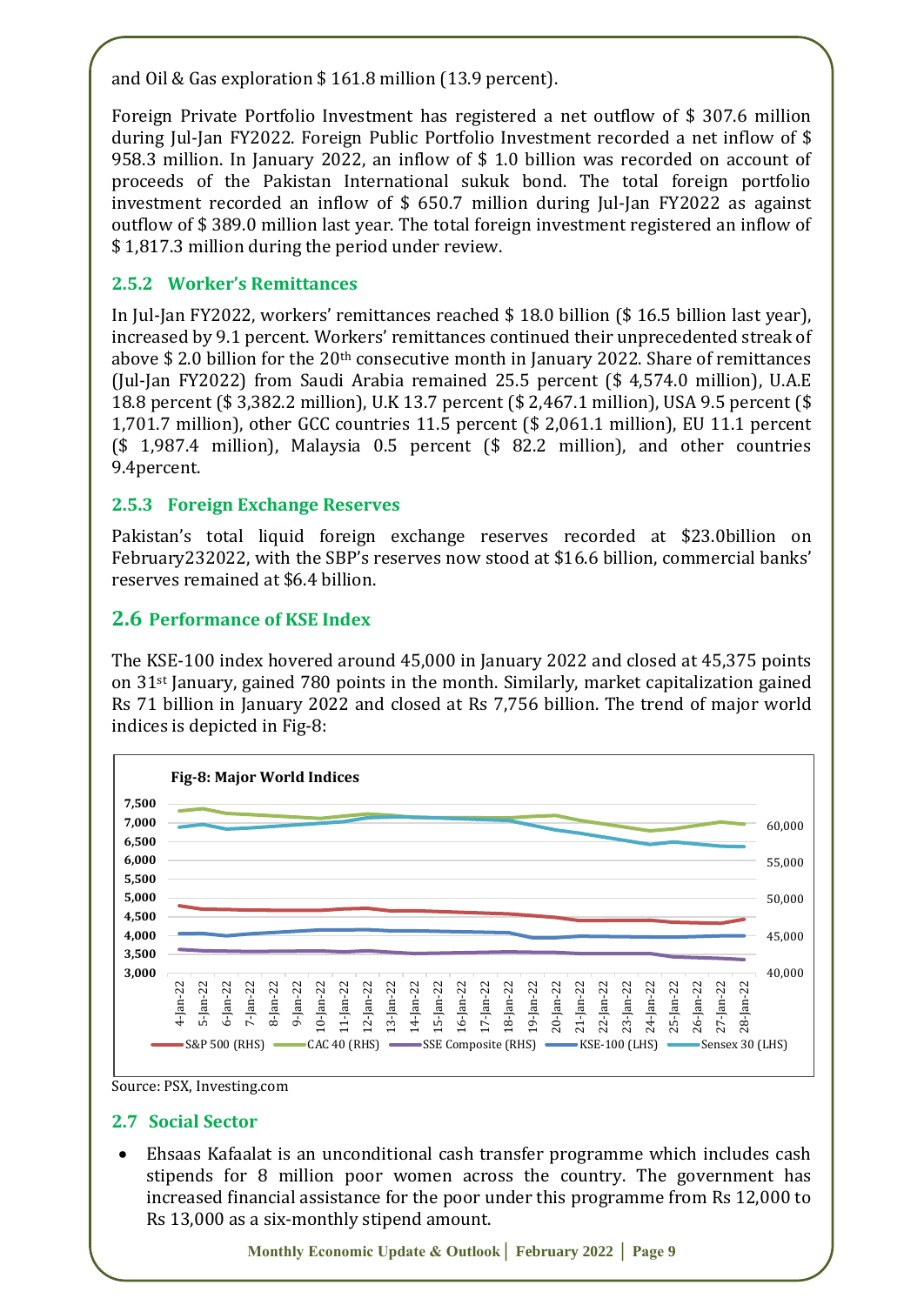- 19 million applicants have been registered for the 'Ehsaas Rashan Riayat programme'. After the scrutiny, families declared eligible will be able to avail a subsidy of Rs. 1000/- month to buy flour, cooking oil/ghee and pulses from NBP's network of Kiryana retail shops and Utility stores.
- Under National Poverty Graduation Program, 76,507 livelihood productive assets worth Rs 4.60 billion have been transferred to the ultra-poor households till 31st January 2022.
- PPAF through its 24 Partner Organizations has disbursed 35,001 interest free loans amounting to Rs 1.26 billion during the month of January 2022. Since July 2019 till 31st January, 2022, a total of 1,722,509 interest free loans amounting to Rs 61.44 billion have been disbursed to the borrowers.
- Bureau of Emigration and Overseas Employment has registered 67908 emigrants during January 2022 for overseas employment in different countries.
- During January, 2022 Overseas Employment Corporation has registered 122 workers for employment in Korea.
- Bureau of Emigration & Overseas Employment ensured payment of an amount of more than Rs 44.5 million as death/disability compensation during the month of January, 2022.
- Under Kamyab Jawan Youth Entrepreneurship Scheme (PMKJ-YES), the government has disbursed Rs 31.5 billion till December, 2021 to the youth for businesses.
- Average number of new infections reported each day in Pakistan falls by more than 4,800 over the last 3 weeks. National Positivity rate recorded on 24<sup>th</sup> February 2022, is 2.7 percent.
- The government's commitment to effectively contain the spread of pandemic through efficient vaccination drive is evident from persistently falling positivity rate.
- Till 25thFebruary 2022, the total number of doses administered are recorded at 209.4 million with 124.3 million partially and 96.2 million fully vaccinated.
- As on 25th February 2022, numbers of confirmed covid-19 cases are reported at 1.5 million along with recoveries of 1.4 million and deaths of 30,139.

# **3. Economic Outlook**

Although economic recovery is underway, the economy is also confronting with inflation and external sector pressure. The government is taking various policy, administrative and relief measures to counter the downside risks for the economy.

# **3.1Inflation**

The average MoM inflation in the last two months (December 2021 – January 2022) has declined significantly compared to the period covering July - November 2021. The deceleration of the international oil prices and government policies designed to moderate the pass-through of international commodity prices into domestic retail prices have contributed to this moderation. But in January, international oil prices have accelerated again due to geo-political tensions. The international food prices were on the rise again, while both of these inflationary shocks were tempered somewhat by the strengthening of the Rupee exchange rate to the USD in January 2022. The continuous MoM Rupee depreciation since April 2021 came to an end in January. Due to these developments, inflation in February on YoY basis is expected to decelerate.

# **3.2 Agriculture**

The inputs availability will remain satisfactory for Rabi 2021-22 crops based on improved seed availability, mechanization and credit disbursement. Thus, it is expected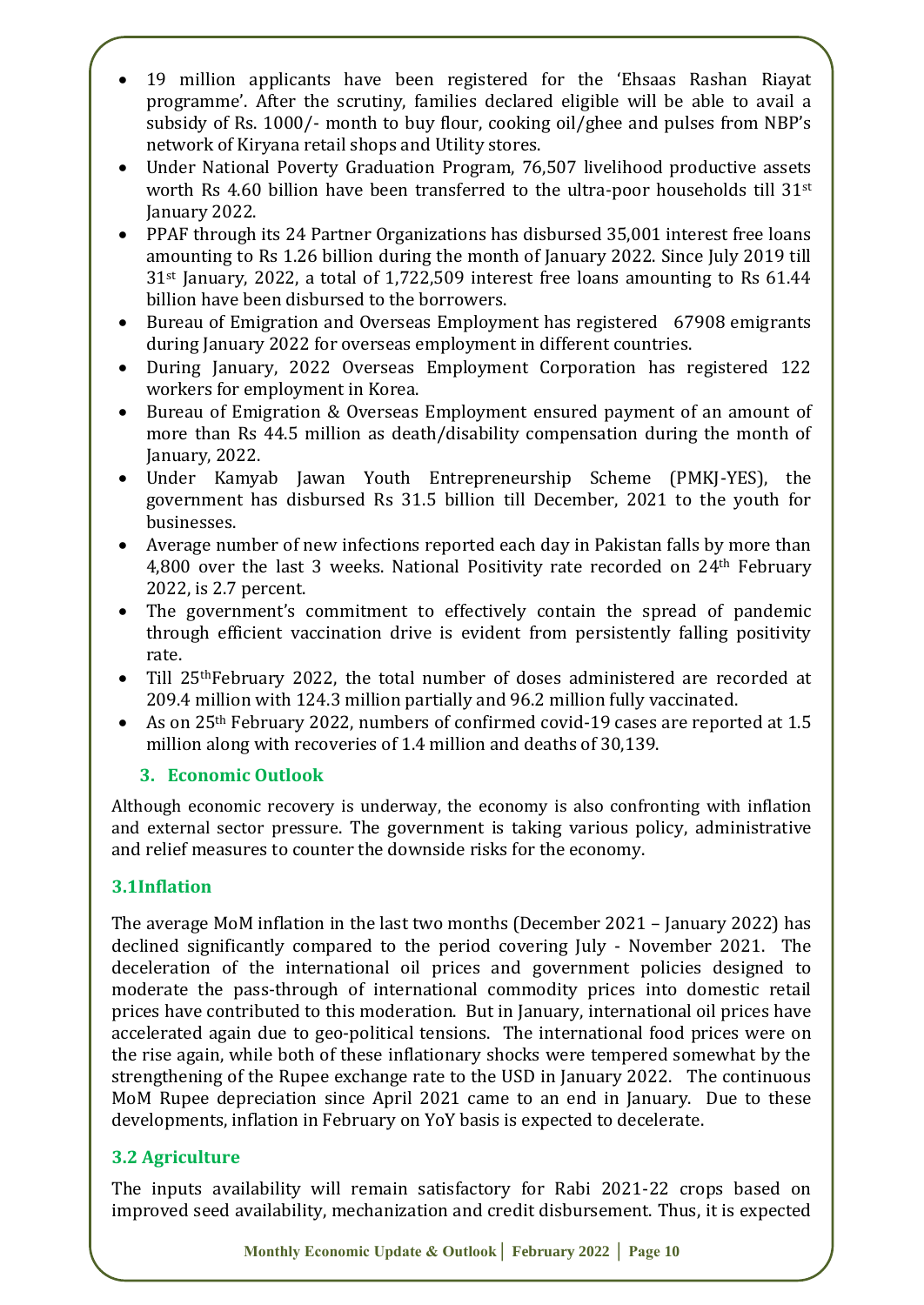that in the absence of any adverse climate shock, the agriculture sector will perform better.

# **3.3 Industrial activity**

The cyclical component of LSM, obtained by extracting the stochastic trend from the seasonally adjusted LSM series is significantly correlated with the weighted average Composite Leading Indicators in Pakistan's main export markets (CLI). The CLI of OECD member countries together with a number of non-member countries, such as China, are constructed by the OECD to reflect the deviation of current GDP from its potential level. The LSM index is published with two months, while CLI with one-month lag period. The LSM cycle is following the cyclical movements in the main trading partners, but since it is focused on the main industrial sectors and not on total GDP, it is somewhat more volatile than the cyclical component of GDP in Pakistan's main export markets (Fig-9).

Recently, Pakistan's main export markets experienced stable cyclical positions, indicating positive to neutral output gaps. The cyclical position of large-scale manufacturing industries in Pakistan remains above the neutral level, indicating that the output of these industries slightly exceeds their normal potential level. Apart from these cyclical stances, these economies show positive and healthy growth in their potential outputs.

In December, the MoM increase in LSM output reached 10.5 percent which was very close to expectations. It is highly probable that LSM production will continue to show healthy growth in January.



# **3.4 Overall economic activity**

The Monthly Economic Indicator (MEI) is based on combining monthly data of indicators which are highly correlated with GDP at constant prices. Fig-10 presents the MEI on monthly basis since January 2019. It should be noted that some of the data pertaining to January MEI is still provisional and may be revised next month.

The MEI remains strong as evident from favorable movements in macroeconomic high frequency indicators such as growth in LSM (which is known to exert strong multiplier effects in services sectors), strong potential economic growth in Pakistan's main trading partners and growth in imports. The momentum in the economic dynamism observed in recent months is expected to continue supporting economic activity in January. The average MEI for the first 7 months of the current FY indicates more than 5 percent average economic growth during this period.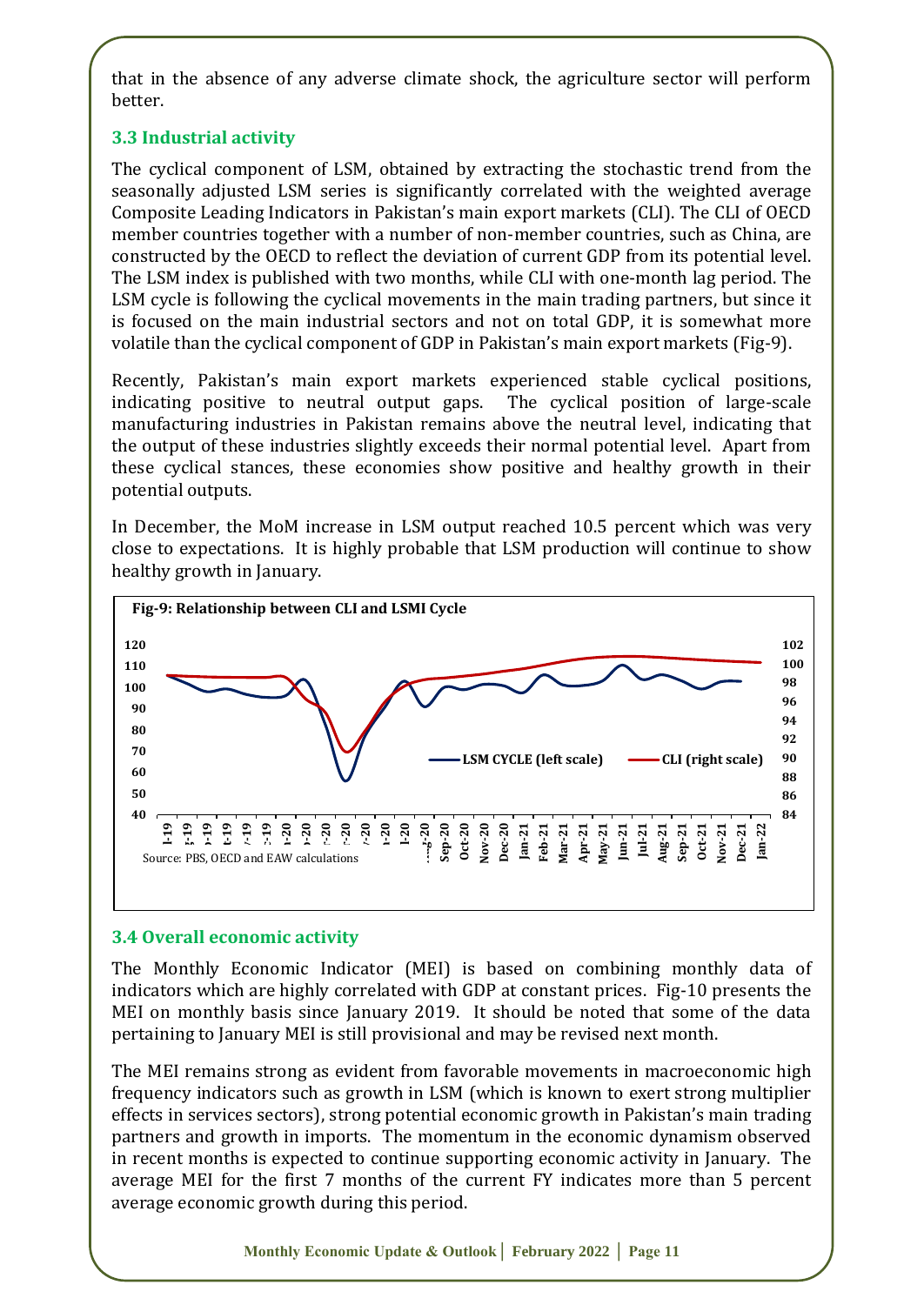

#### **3.5. External**

Exports and imports are usually supported by strong positive seasonal effects in the months of December. In the month of January these seasonal effects largely disappear. Accordingly, even after adjusting seasonal factor, the exports declined marginally more than expectation in January 2022, which resulted in a deficit in trade balance.

Remittance inflows also declined in January, largely due to a negative seasonality that is typically observed in January. In sum, the declines in net exports and remittances caused the current account balance to worsen in January.

In the current baseline scenario, the decline in export proceeds in January is considered to be an idiosyncratic event that would not be repeated in the next months. The trade balance and the remittance inflows are expected to recover in the coming months. As a result, an improvement in the current account balance is foreseen.

#### **3.6. Fiscal**

Despite significant pressure on the expenditure side due to COVID-19 grants, IPPs Circular debt settlement, social sector spending, better expenditure control and effective resource mobilization strategy remained in place for better fiscal outcomes. Furthermore, the cumulative surplus of all the four provinces was higher than the previous year. The fiscal deficit in terms of GDP thus contained at the same level of 2.1 percent as recorded last year, while the primary balance remained in surplus. The government will continue to follow the same strategy for the rest of the year in order to contain the fiscal deficit within manageable limits.

Moreover, on the revenue side, FBR has been able to achieve more than 57.5 percent of its annual target during the first seven months of the ongoing fiscal year, whereas the overall budget achievement for the first seven months during last year stood at 54.7 percent.

FBR has implemented a variety of initiatives both at the policy and operational level to increase the revenue potential through digitization, transparency and the taxpayer's facilitation. Consequently, it has also resulted in healthy and consistent growth in revenue collection. It is, therefore, expected that FBR tax collection would meet its target set for the current fiscal year.

#### **4. Way Forward**

Pakistan's economic performance continues to be strong. Its cyclical position is slightly above neutral and the trend growth rate of potential output remains strong. The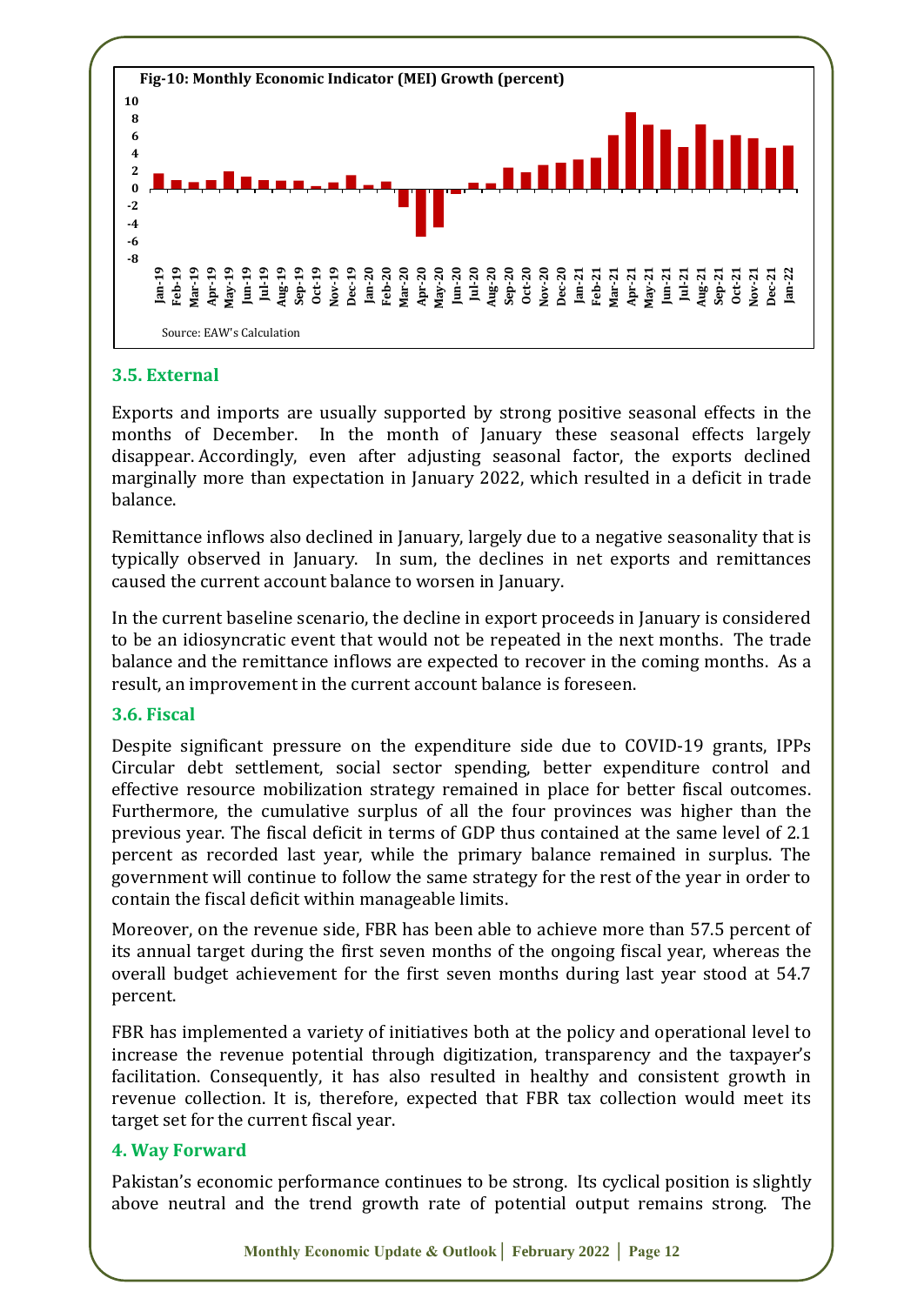rebased LSM quantum index reveals that during the first 7 months of the current FY, the output volume of large-scale manufacturing increased by 7.9 percent compared to the same period in the previous FY. This is a considerable upgrade from the increase recorded following the old base LSM index, which grew by 3.7 percent. Consequently, the overall economic growth during the first 7 months of the current FY is much better. All currently available information indicates that this economic dynamism will continue in the following months, in which case the Government's economic growth target for the whole year (around 5%) is likely to be realized.

International commodity prices remain at the upper levels of their current cycles. In these circumstances, it is difficult for domestic prices to start a downward adjustment. But if further MoM price increases can be contained, the YoY inflation, which is largely a backward-looking indicator, will automatically decelerate significantly.

High international commodity prices, together with the strong expansion of domestic economic activity keep the value of imports elevated. In the current baseline scenario, the decline in export proceeds in January is considered to be an idiosyncratic event that would not be repeated in the next months. In his baseline scenario, the trade balance and the remittance inflows are expected to recover in the coming months. As a result, an improvement in the current account balance is foreseen, but these developments need to be closely monitored due to changing global and regional environment.

Recent geopolitical tensions, in particular the Ukraine crisis, present a considerable risk factor to the otherwise positive outlook for Pakistan's economy. These tensions might further lift international oil and food prices, as well as other commodity prices outside and beyond their current cycles. The main question is about the potential strength and duration of this new inflationary factor. The main risk for the Pakistan economy is that these developments may further delay the downward correction in inflation and improvement in the current account balance.

**\_\_\_\_\_\_\_\_\_\_\_\_\_\_\_\_\_\_\_\_\_\_\_\_\_\_\_\_\_\_\_\_\_\_**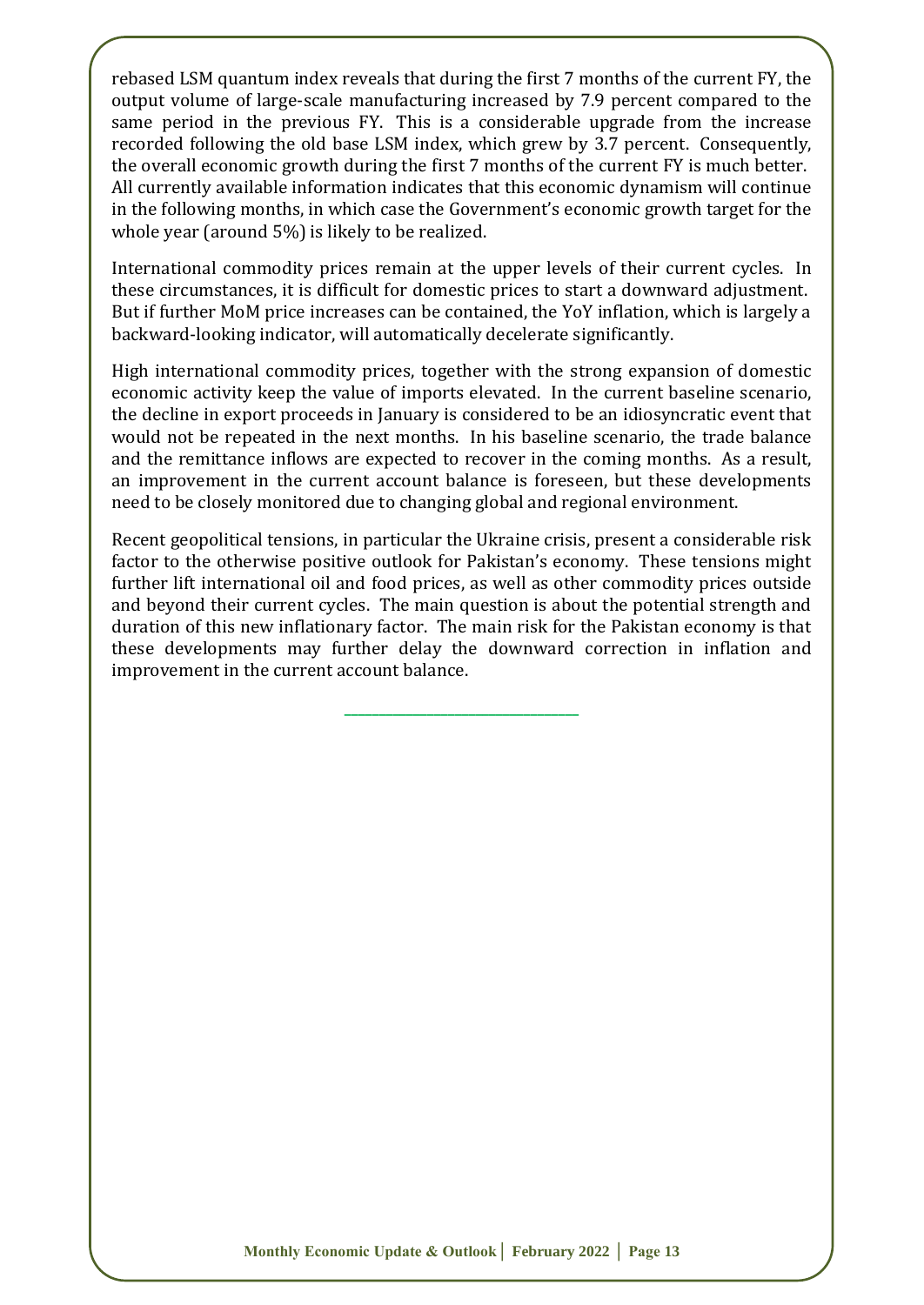|                                                                                    | <b>Economic Indicators</b><br>$(25-02-2022)$                               |                                                                    |                                 |
|------------------------------------------------------------------------------------|----------------------------------------------------------------------------|--------------------------------------------------------------------|---------------------------------|
|                                                                                    | 2020-21<br>$($ Jul-Jan $)$                                                 | 2021-22<br>$(Jul-Jan)$                                             | <b>Percent</b><br><b>Change</b> |
|                                                                                    | <b>External Sector</b>                                                     |                                                                    |                                 |
| <b>Remittances</b> (\$ billion)                                                    | 16.5                                                                       | 18.0                                                               | 19.1                            |
| <b>Exports FOB</b> (\$ billion)                                                    | 13.9                                                                       | 17.7                                                               | 127.4                           |
| <b>Imports FOB</b> (\$ billion)                                                    | 27.6                                                                       | 42.8                                                               | 155.1                           |
| <b>Current Account Deficit</b><br>(\$ billion)                                     | $-1.0$                                                                     | 11.6                                                               | $\uparrow$                      |
| FDI (\$ million)                                                                   | 1048.0                                                                     | 1166.6                                                             | 11.3                            |
| Portfolio Investment-Public<br>$($$ million $)$                                    | $-153.5$                                                                   | 958.3                                                              | ↑                               |
| <b>Total Foreign Investment</b><br>$($$ million $)$<br>(FDI &Portfolio Investment) | 659.0                                                                      | 1817.3                                                             | ↑                               |
| <b>Forex Reserves (\$ billion)</b>                                                 | 19.709<br>(SBP: 12.584)<br>(Banks: 7.125)<br>(0n 23 <sup>rd</sup> Feb2021) | 22.993<br>(SBP: 16.586)<br>(Banks: 6.407)<br>(On 23rd Feb<br>2022) |                                 |
| <b>Exchange rate (PKR/US\$)</b>                                                    | 158.89<br>(On 23 <sup>rd</sup> Feb)<br>2021)                               | 176.16<br>(On 23rd Feb<br>2022)                                    |                                 |
| <b>Source: SBP</b>                                                                 |                                                                            |                                                                    |                                 |

|                                       | 2020-21<br>(Jul-Dec) | 2021-22<br>$(Jul-Dec)$ | percent<br><b>Change</b> |
|---------------------------------------|----------------------|------------------------|--------------------------|
| <b>Fiscal</b>                         |                      |                        | (Rs Billion)             |
| <b>FBR Revenue</b> (Jul-Jan)          | 2571                 | 3351                   | <b>130.3</b>             |
| <b>Non-Tax Revenue</b>                | 895.3                | 764.9                  | $\downarrow$ 14.6        |
| <b>PSDP</b> (Authorization) (Jul-Jan) | 476.6                | 566.3                  | <b>118.8</b>             |
| <b>Fiscal Deficit</b>                 | 1138                 | 1371                   | ↑                        |
| <b>Primary Balance</b>                | 337                  | 81                     | ↓                        |
| Source: FBR & Budget Wing             |                      |                        |                          |